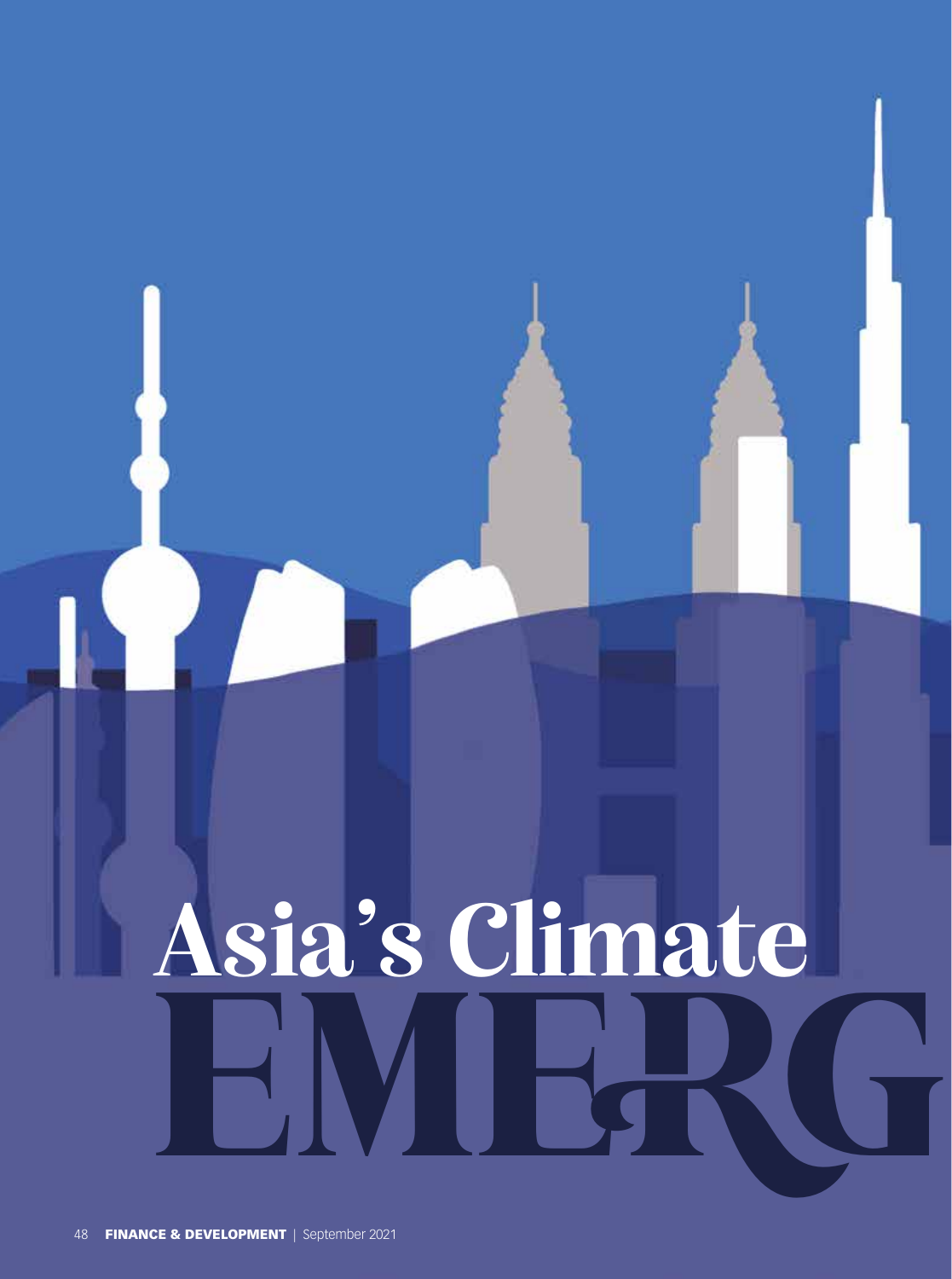Fiscal policy can help address climate change in Asia, the region hit hardest by global warming Fiscal policy can help addre<br>climate change in Asia, the<br>hit hardest by global warmi<br>ra Dabla-Norris, James Daniel,<br>and Masahiro Nozaki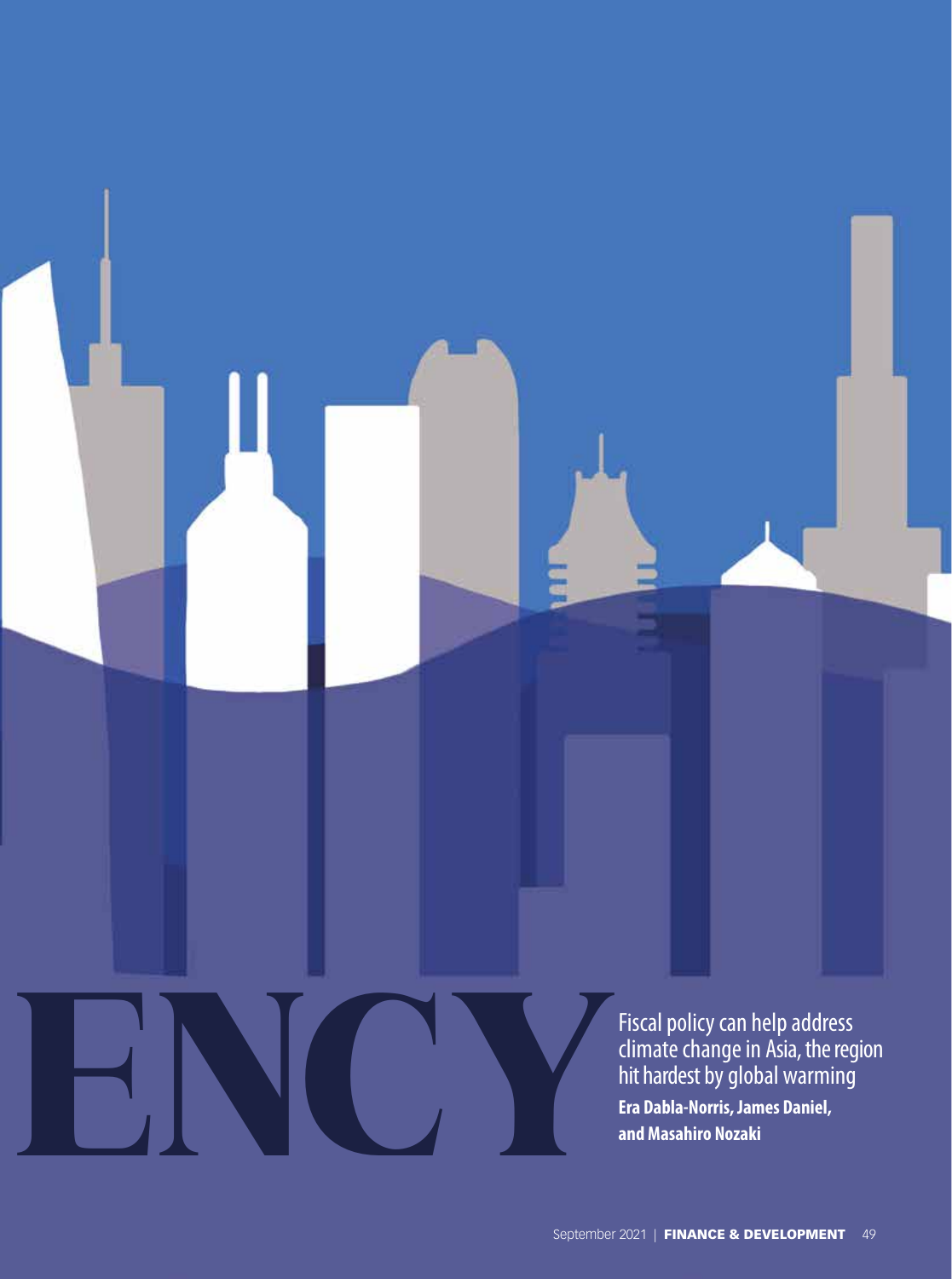limate change is the defining challenge of our time, and the stakes are particularly high for the Asia-Pacific region. Temperatures are rising two times faster in Asia than the global average, which is associated with the increased frequency and severity of weather-related natural disasters. In 2019 alone, India was buffeted by a severe heat wave that led to water scarcity in parts of the country. Torrential rains in South Asia caused large-scale population displacement, while water levels in the Mekong Delta fell to unprecedented lows due to intense dry weather. Australia faced historic bushfires fueled by a particularly harsh dry season. And more than 25 tropical cyclones wreaked damage on the Pacific and Indian Ocean coasts. Such climate hazards are projected to intensify in the period ahead.

Rising sea levels from global warming are eroding arable land in low-elevation coastal zones, posing a severe risk for rural incomes, food security, and commodity exports. By mid-century, rising waters will impact nearly a billion people in the Asia-Pacific region. Megacities such as Mumbai, Dhaka, Bangkok, Ho Chi Minh City, Jakarta, and Shanghai run the risk of being submerged. Indonesia is already planning to move its heavily populated capital, Jakarta, to the island of Borneo to protect its residents from dangerous flooding. For small Pacific island countries such as Kiribati,



the Marshall Islands, and Tuvalu, rising sea levels pose an existential threat.

But while Asia-Pacific suffers keenly from the effects of climate change, the region is also a key source of the problem. The region produces about half of the world's carbon dioxide  $(CO_2)$  emissions and contains five of the largest greenhouse-gasemitting countries. In view of Asia's substantial share of current emissions as well as its expected future emissions growth, China, India, and other large CO<sub>2</sub>-emitting countries' policies to curb emissions will be a critical element of the global effort.

In addition to contributing to global warming, greenhouse gas emissions from Asia's coal-based power generation and carbon-intensive manufacturing (such as steel and cement, motor vehicles, agriculture, and domestic cooking and heating) have resulted in dangerously high levels of particulate matter in the air (McKinsey Global Institute 2020). Delhi, Dhaka, Ulaanbaatar, Kathmandu, Beijing, and Jakarta are among today's 10 most polluted cities. The use of fossil fuels must be contained to make a serious dent in air pollution, a major contributor to mortality and respiratory diseases in developing Asia.

Climate change threatens growth, livelihoods, productivity, and well-being across all countries in the region. But fiscal policy can play a role in responding to the problem. In our recent paper, we discuss how policymakers in the Asia-Pacific region can accelerate mitigation and adaptation efforts, using fiscal policy to manage policy trade-offs and ease the transition to a low-carbon economy (Alonso and others 2021).

# Preventing further buildup of risks

Much of Asia is already responding to the mitigation challenges of climate change. Virtually all countries have made or updated commitments under the 2015 Paris Agreement, the landmark global agreement on emissions reduction. China recently stated its goal of carbon neutrality (achieving net zero  $\mathrm{CO}_2$  emissions) before 2060. Japan and Korea have pledged the same goal by 2050. However, more needs to be done to scale up and accelerate the transition to a low-carbon economy. Achieving this ambitious goal calls for changes in production and consumption patterns and the transformation of energy, transportation, and land use.

A carbon tax, where the government taxes carbon emissions, can be an effective tool to reduce CO<sub>2</sub> emissions (IMF 2019). Take the case of Vietnam,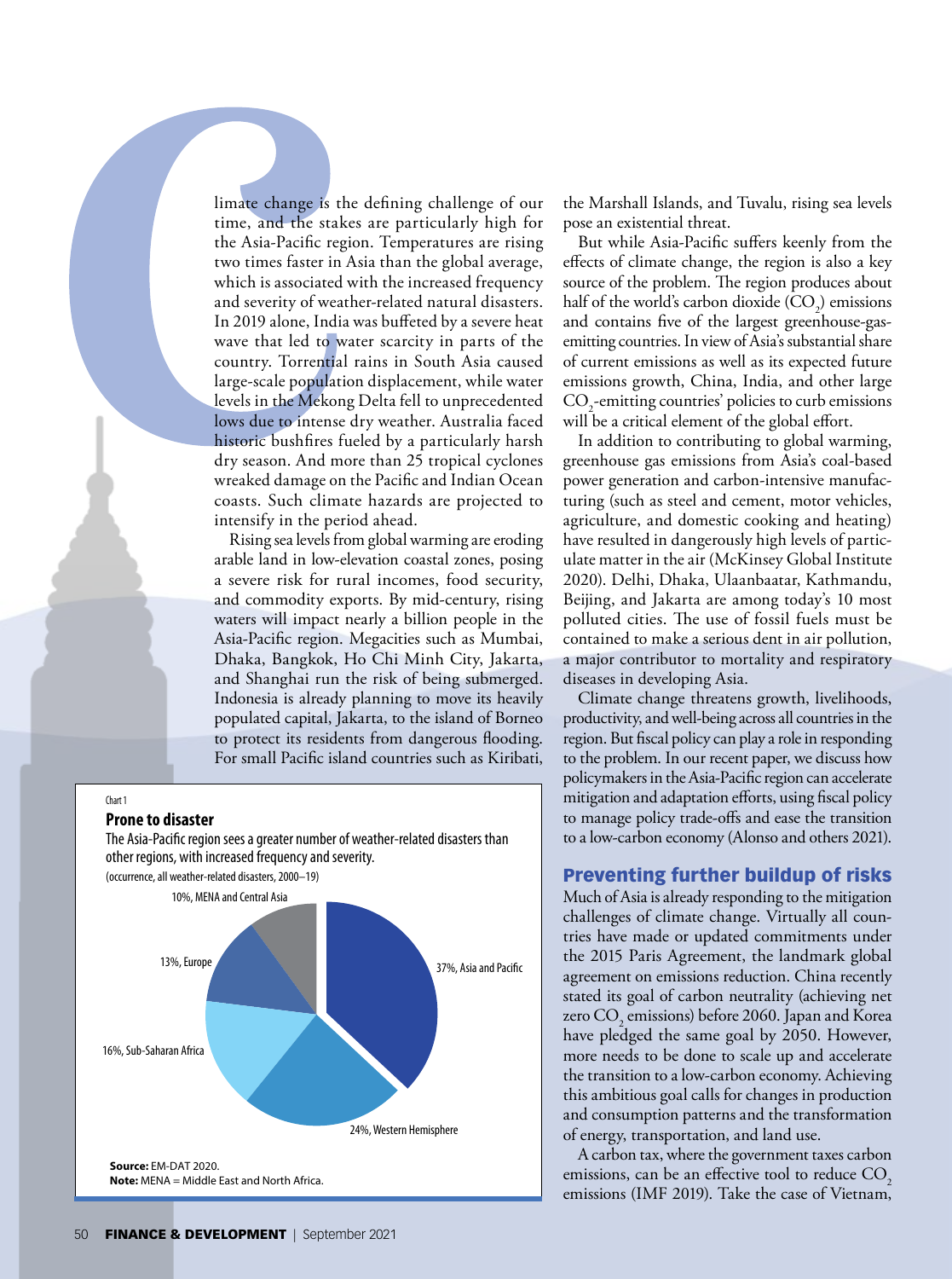which has relied heavily on fossil fuels for its rapid industrialization and is also among one of the most hazard-prone countries in the world. Gradually introducing a carbon tax of \$25 a ton over the next decade would help the country meet its Paris mitigation targets. Raising the price of carbon would create incentives for firms and households to use energy more efficiently and encourage a shift from coal-powered energy to renewables. Carbon revenues of about 1 percent of GDP could then be used to finance the country's adaptation and mitigation plans or to meet other social development needs.

Fiscal policy can also help solve the region's air pollution problem. In China, India, and Mongolia, about 68–80 percent of emissions come from coal. A specific tax on coal produced or consumed at an equivalent carbon tax rate could be considered in these countries. India's coal tax, introduced in 2010 and doubled in 2020, could be further strengthened. Implementing a coal tax equivalent to \$25 a ton could save about three million lives by 2030 in China alone.

A critical part of enabling the transition to a low-carbon economy will be managing potential side-effects, such as rising energy costs for households and firms, labor displacement, and an unequal impact across the regions. But the effects of policies will vary across countries. For example, a carbon tax, if implemented, would be moderately regressive (disproportionately borne by poor) in China and Mongolia, but moderately progressive (disproportionately borne by rich) in India. Countries with a regressive carbon tax must support people—such as coal miners—whose livelihoods depend on energy sector jobs. These workers tend to be relatively poor and may have difficulty transitioning to growing sectors (including renewable plants).

To make up for the negative fallout from the transition, governments will have to find ways to compensate households and firms. In India, for instance, using the revenue from a carbon tax to finance a universal lump sum transfer (possibly using Aadhaar unique identification numbers) would leave 80 percent of households better-off and reduce inequality. In China, both a universal lump-sum transfer per person and a subsidy to rural households would reduce inequality. Displaced workers employed in affected sectors could be supported by extended unemployment benefits, training, and reemployment services. And higher public spending—for instance, on clean public infrastructure—could create new jobs in low-carbon

# Chart 2

# **Ability to adapt**

Poorer and more exposed countries have less capacity to adapt to the effects of climate change.



#### **Source:** IMF staff calculations based on 2015–18 data from the European Commission, the United Nations University Institute for Environment and Human Security, the University of Notre Dame, and the IMF World Economic Outlook database. **Note:** Data labels in the figure use International Organization for Standardization (ISO) country codes.

sectors. Governments could also consider putting in place market-based incentives that promote access to green finance to ease financial constraints for firms.

Governments in the region have also adopted a range of other instruments to address climate mitigation including emission trading systems, in which governments set limits on emissions and lets the market determine the price. Currently, emissions trading is limited to power generators and large industries and typically covers only about half of national emissions in most countries in the region— China and Korea, for example. Extending coverage of these systems to small-scale users would help. So would complementary measures such as feebates, which impose a sliding scale of fees or rebates for particular products and activities above or below certain emission rates. Finally, stricter regulations on air quality, fuel quality, and vehicle emission standards would help support decarbonization efforts. Investments in clean public transportation, smart electricity grids to incorporate renewables into power generation, and retrofitting buildings to make them more energy efficient would complement these efforts (IMF 2020). **AD**<br> **AD**<br> **AD**<br> **AD**<br> **AD**<br> **AD**<br> **AD**<br> **AD**<br> **AD**<br> **AD**<br> **AD**<br> **AD**<br> **AD**<br> **AD**<br> **AD**<br> **AD**<br> **AD**<br> **AD**<br> **AD**<br> **AD**<br> **AD**<br> **AD**<br> **AD**<br> **AD**<br> **AD**<br> **AD**<br> **AD**<br> **AD**<br> **AD**<br> **AD**<br> **AD**<br> **AD**<br> **AD**<br> **AD**<br> **AD**<br> **AD**<br> **AD**<br>

## Accelerating adaptation

Improving the adaptative capacity to offset the damages from more severe climate hazards, more frequent climate-related disasters, or both will be essential for all countries. This will mean devel